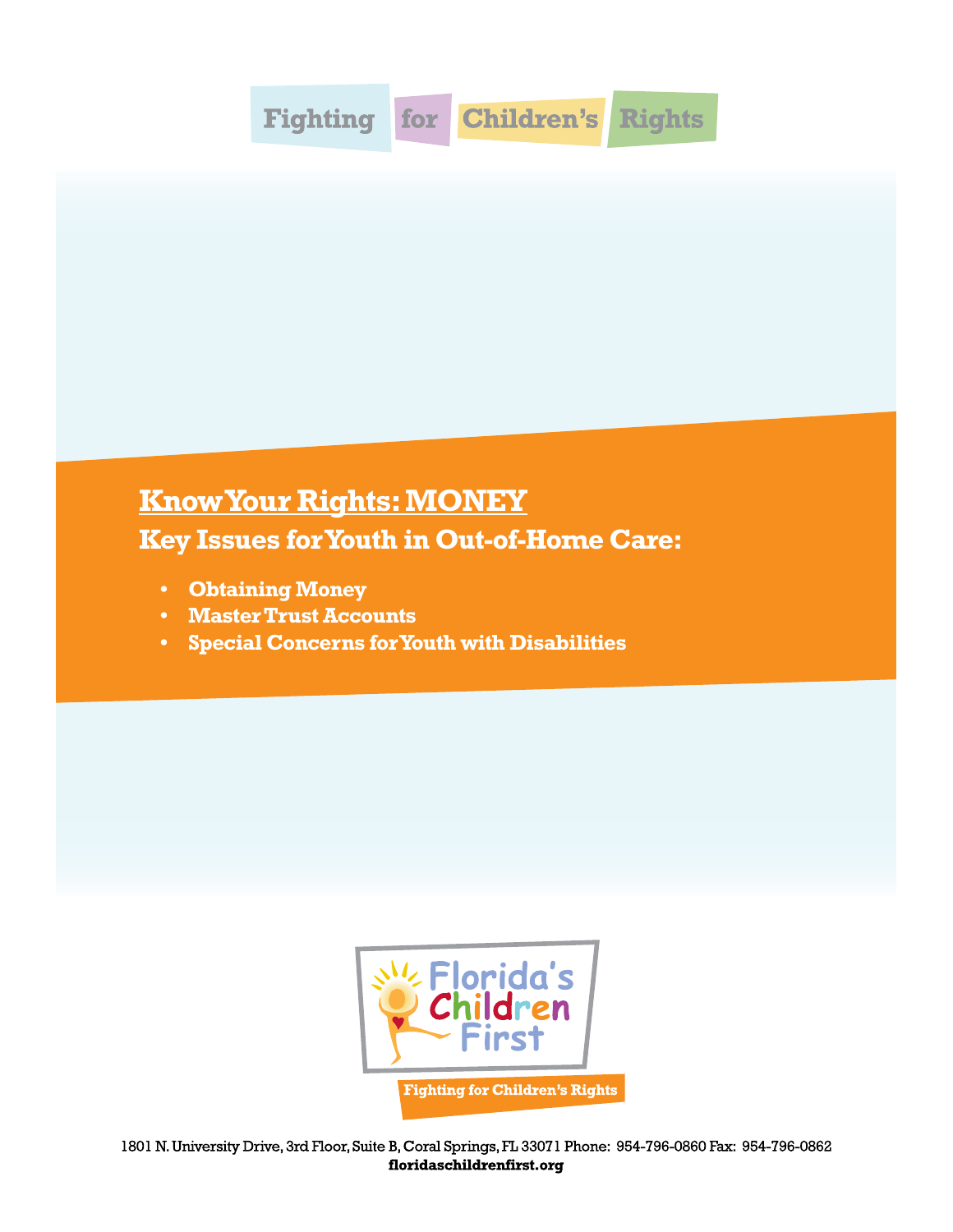## Introduction

 The best things in life might be free – but food, clothing, shelter and most other things you use every day cost money. Successful adults work hard to earn, save and invest their money. They also spend it wisely. When you turn 18 you will be responsible for taking care of yourself. Now is the time to start learning how to handle your money. Your case manager or other CBC staff is supposed to help you find classes that can teach you about managing money.

But you have to have money to get experience

handling it. Florida's Children First prepared this document to help you understand your legal rights concerning money. We also have a publication called *FAQ Frequently Asked Questions for Foster Youth Transitioning to Adulthood* that you can obtain on our website, floridaschildrenfirst.org. For other basic rights you should also have a copy of the DCF document, *Rights and Expectations for Children and Youth in Shelter or Foster Care*. If you do not have one yet, ask your case worker for one. The first step toward protecting your rights is knowing what they are!



## Acknowledgements

Florida's Children First, Inc. thanks Liz Peck for her assistance in researching and writing this publication along with our graphic designer Alexandria Gribble. We would also like to thank the content, writing and editing efforts of Robin Rosenberg, Barry Shalinsky, Victor Panoff, Melissa Lader Barnhardt, Deborah Schroth, and the members of Florida Youth SHINE who reviewed and provided editorial suggestions. We would also like to specially thank The SunTrust Foundation for underwriting the publication of this document.

Florida's Children First has used its best efforts in collecting and preparing material included in this publication, but does not warrant that the information herein is complete or accurate, and does not assume, and hereby disclaims, any liability to any person for any loss or damage caused by errors or omissions herein, whether such errors or omissions result from negligence, accident or any other cause. This publication is intended for use as a general reference source for young people in state care and those who have recently aged out, along with their advocates and case workers. It is not meant to provide legal opinions or advice, and is not a substitute for the advice of an attorney.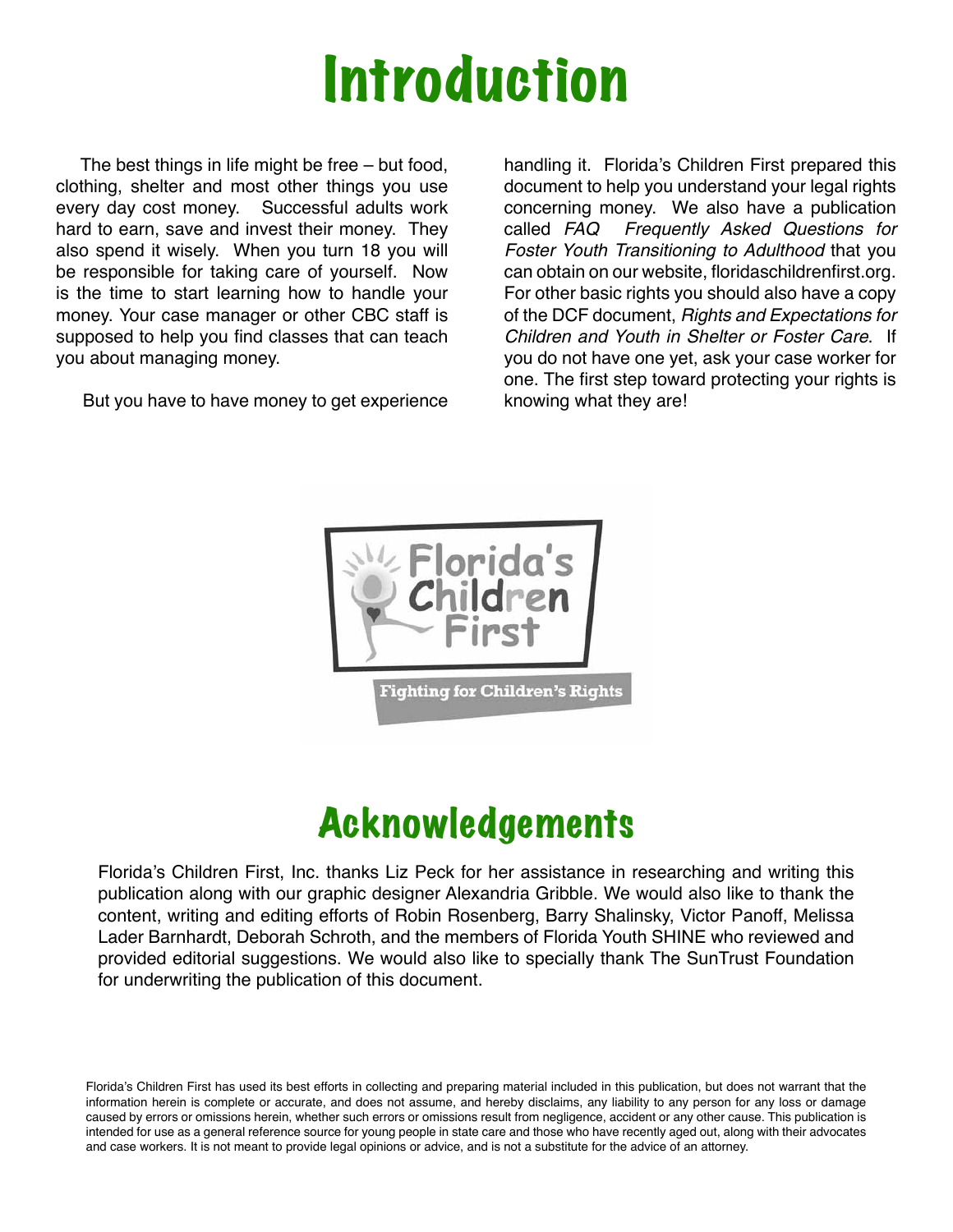## **Contents**

## **OBTAINING MONEY**

## **MONEY IN MASTER TRUST**

| B. I Heard That There Was a \$2,000 Limit On The Account -- What Does That Mean? 7 |  |
|------------------------------------------------------------------------------------|--|
|                                                                                    |  |
|                                                                                    |  |
|                                                                                    |  |
|                                                                                    |  |
| D. I am Going to be 18 soon and My Caseworker Says that they are                   |  |
|                                                                                    |  |
| YOUTH WITH DISABILITIES                                                            |  |
|                                                                                    |  |
|                                                                                    |  |

## **APPENDIX**

| B. Instructions for Filling out the Application for      |  |
|----------------------------------------------------------|--|
|                                                          |  |
| C. Form 285D -- Notice of Fee Assessment/Application for |  |
|                                                          |  |
|                                                          |  |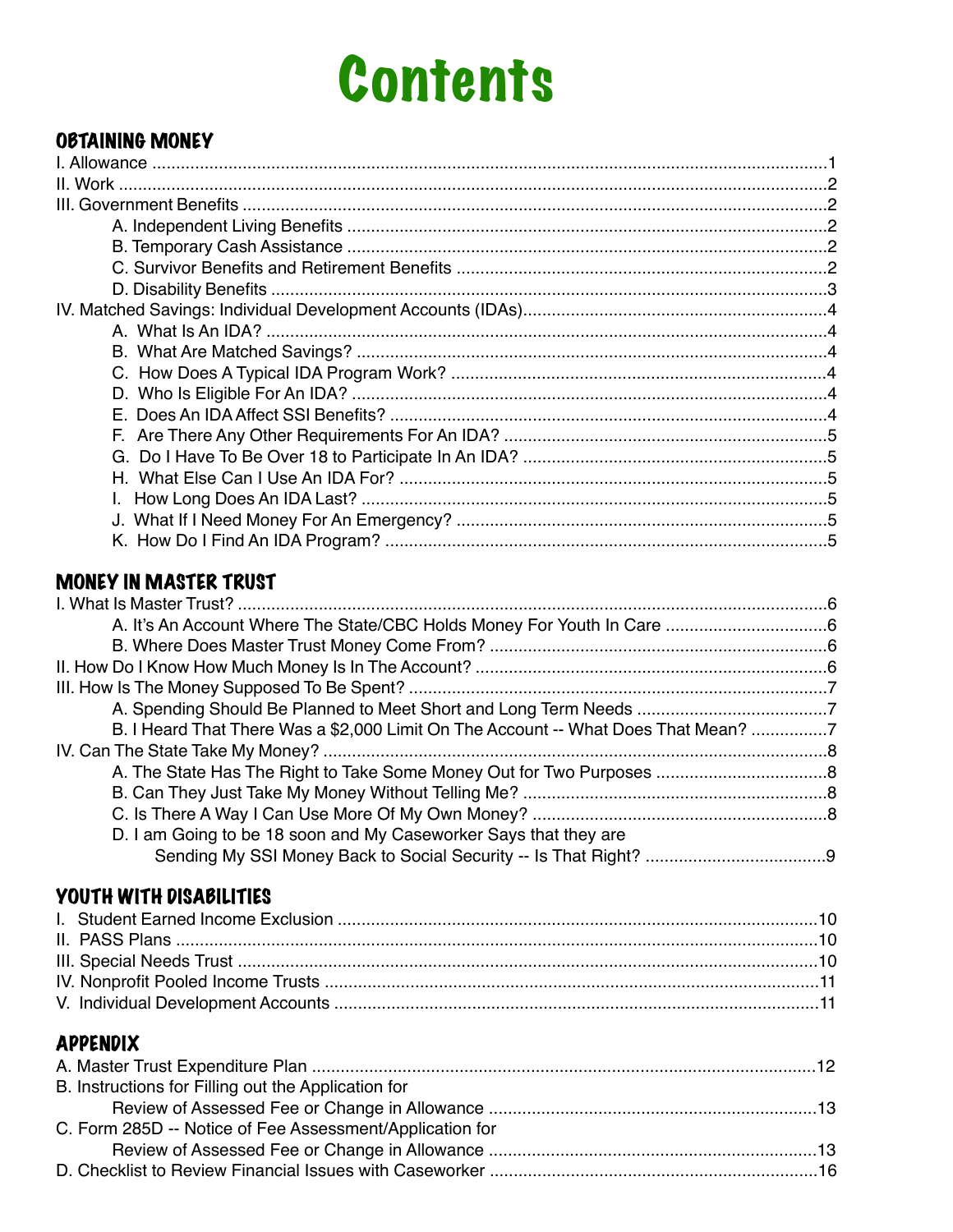## OBTAINING MONEY

## I. Allowance:

## **Youth who are not in licensed care**

 If you are living in a relative or non-relative placement you do not have a legal entitlement to get an allowance. You can ask your caregiver for an allowance. You might be most successful if you offer to do extra chores.

## This section discusses ways in which you can obtain money:

## •Allowance

## •Working

## •Obtaining government benefits

## •"Matched" savings



#### **Youth who are in licensed care**

**Youth who are in licensed out-of-home care are entitled to receive an allowance at least once a month. You are not expected to have to buy personal hygiene items, school supplies, clothing or other necessities out of your allowance. Allowance may not be withheld as a form of discipline. (Fla. Admin Code 65C-30.007(10)(k))**

Foster parents and group homes receive money to pay you your allowance as part of the monthly board rate. There is a set amount called "monthly foster care allowance" that is included with the board payment for each month. (Fla. Admin. Code 65C-17.002) The "monthly foster care allowance" has three components, money to be used to purchase clothing, money to be used to purchase incidentals (like hygiene products) and money to give you in cash as your allowance.

The amount of cash allowance you get is determined by the Community Based Care provider. The CBC selects the dollar amount for children and youth by age ranges, so that all youth who are the same age get the same allowance. That amount currently ranges from \$10 to \$20 a month. You may save or spend your allowance. There may be some limitations on how you can spend the money, for example the CBC may not allow you to spend it on cigarettes or knives.

#### **Inform your case manager immediately if you do not receive your monthly allowance.**

You can also ask your caregivers if you can earn additional allowance by doing extra chores. There is no guarantee that they will say yes, but you won't know unless you ask.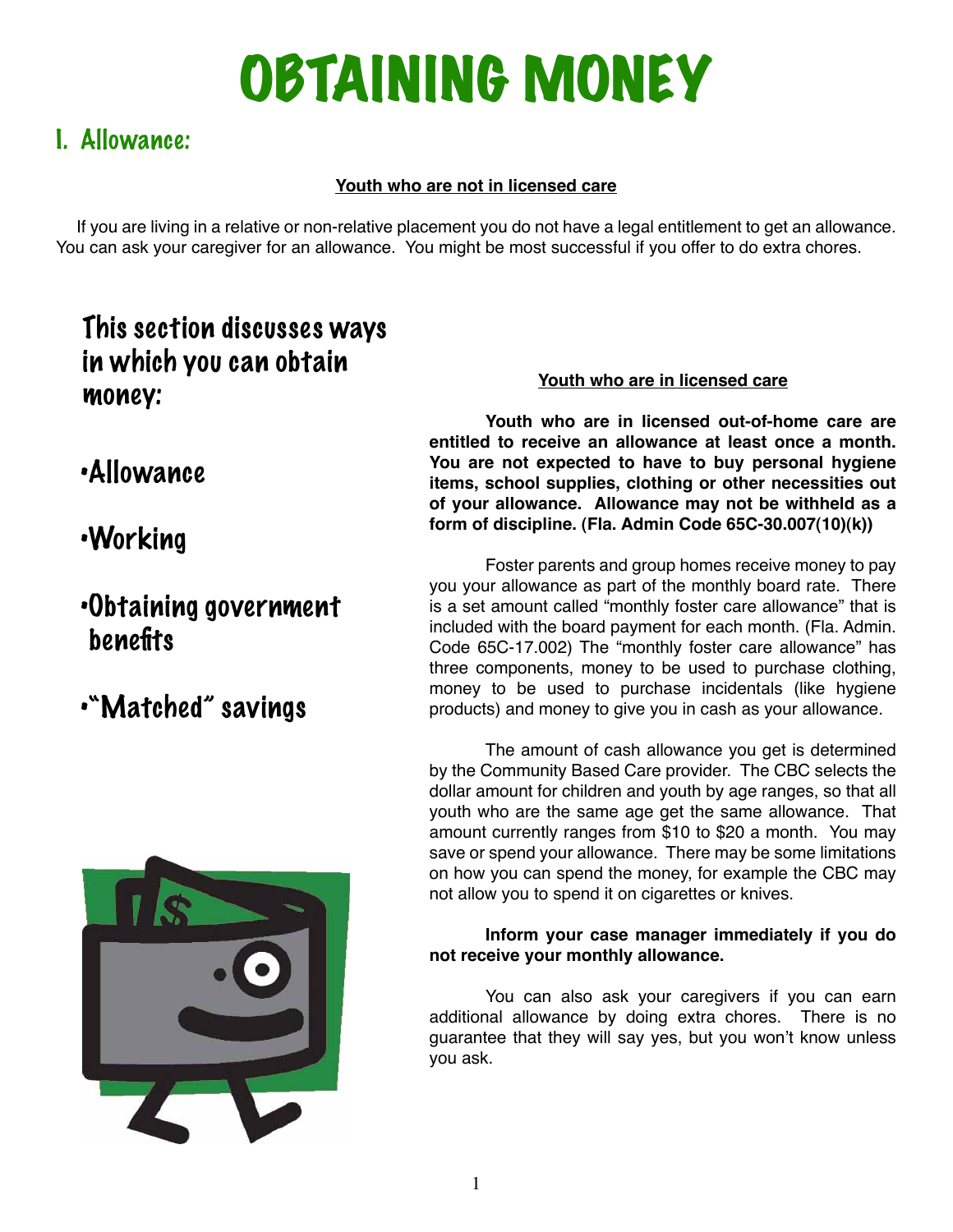II. Work

## Unless your specific circumstances make working inappropriate, you should be able to have a job. (Fla. Admin Code 65C-30.007(10)(h))

## The money you earn is yours to spend or save.

If you receive SSI payments any money you earn or save might decrease and/or affect your ability to continue receiving SSI. So, if you are working and receiving SSI payments you should ask for help figuring out whether you qualify for work incentives. (See Section III. D for more information)

## III. Government Benefits

## A. Independent Living Benefits

Youth in foster care who are in a Subsidized Independent Living placement may receive cash to pay for their living expenses. Likewise, many former foster youth are eligible for cash assistance to help pay for living expenses as they transition to adulthood. Currently, this is provided via Transition, Aftercare, and or Road to Independence programs. For more details see the FCF publication: FAQ for Foster Youth Transitioning to Adulthood, available online at www.floridaschildrenfirst.org

## B. TCA- Temporary Cash Assistance

Temporary Cash Assistance is a cash assistance program that is available to parents of children. If your child lives with you, you might be eligible for TCA. You can apply for TCA via the ACCESS system online. www.myflorida.com/accessflorida/ or at a DCF office.

## C. Social Security Benefits for Youth Whose Parents are Deceased, Retired or Disabled.

**Who is Eligible?** Youth whose parents worked and paid Social Security taxes may be eligible to receive benefits from their (biological or adoptive) parent's account. Some youth raised by grandparents are eligible to get benefits on their grandparents' account. The fact that a parent is in prison and cannot collect benefits does not prevent the child from receiving benefits. Benefits are available to some youth whose parent's rights have been terminated. There are lots of different rules that apply - so when in doubt - apply and seek legal assistance.

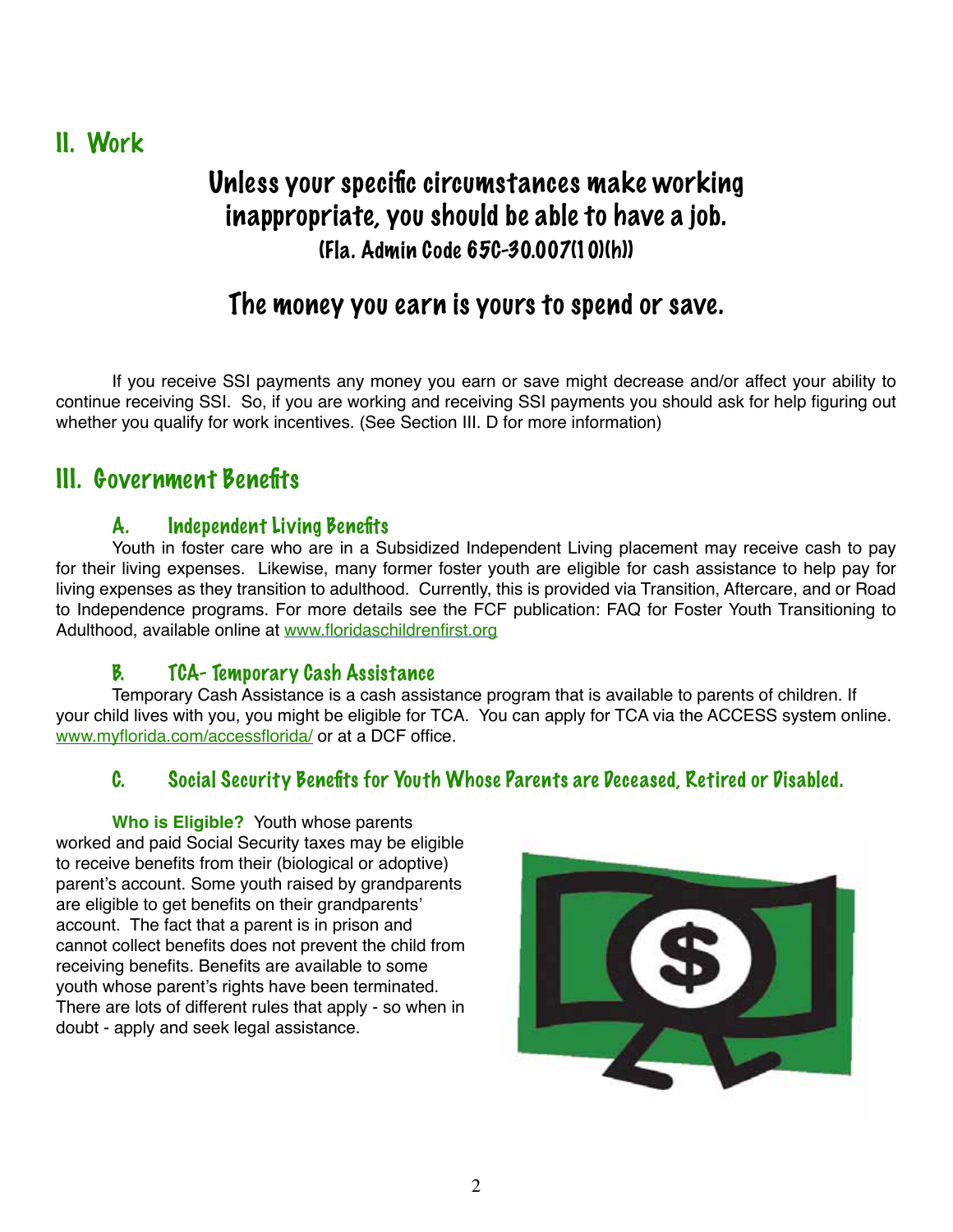#### **What are the Types of Benefits?**

**SSDI -** Social Security Disability Insurance. This benefit is paid when the adult becomes disabled and cannot work.

**Survivor Benefits** are paid after the death of the adult.

**Retirement Benefits** begin when the adult retires and is old enough to collect benefits.

**How long are benefits available?** These benefits end at age 18 for youth who have finished high school but can be paid though age 19 as long as the youth is attending high school full time. Youth who are themselves disabled may be entitled to have continued benefits called Childhood Disability Benefits (formerly Disabled Adult Children.)

#### D. Benefits for Youth With Disabilities - SSI & CDB

#### **Supplemental Security Income (SSI)**

Persons with disabilities may be entitled to receive SSI. SSI pays a cash benefit that is intended to pay for the daily living expenses and needs for poor people with disabilities.

For SSI purposes, an individual under age 18 is "disabled" if he or she has a medically determinable physical or mental impairment, which:

- results in marked and severe functional limitations; and
- can be expected to result in death; or
- has lasted or can be expected to last for a continuous period of not less than 12 months.

Youth who receive SSI as children must reapply under the adult standard in order to continue receiving benefits after age 18. You can apply for adult SSI six months before your 18th birthday.

SSI's definition of disability for adults is different and focuses on the adult's ability to work. An individual over age 18 is "disabled" if he or she has a medically determinable physical or mental impairment which:

- results in the inability to engage in any substantial gainful activity (earnings of \$1,000/mo. in 2011); and
- can be expected to result in death; or
- has lasted or can be expected to last for a continuous period of not less than 12 months.

#### **Childhood Disability Benefits (CDB) – Benefits for adults with disabilities whose parents are retired, dead or have a disability**

Childhood Disability Benefits (CDB) are for adults who have disabilities that began when they were children, prior to age 22, and whose parents worked and paid social security taxes and are now either retired, dead or disabled. The amount of the CDB payment is based on how much the parent worked and paid taxes, so it may be more money than SSI. If the payment is less than the SSI monthly amount, an adult can receive both SSI and CDB payments. Adults who receive CDB benefits become eligible for Medicare – so you can have health insurance in the future. CDB money is not subject to an asset limitation.

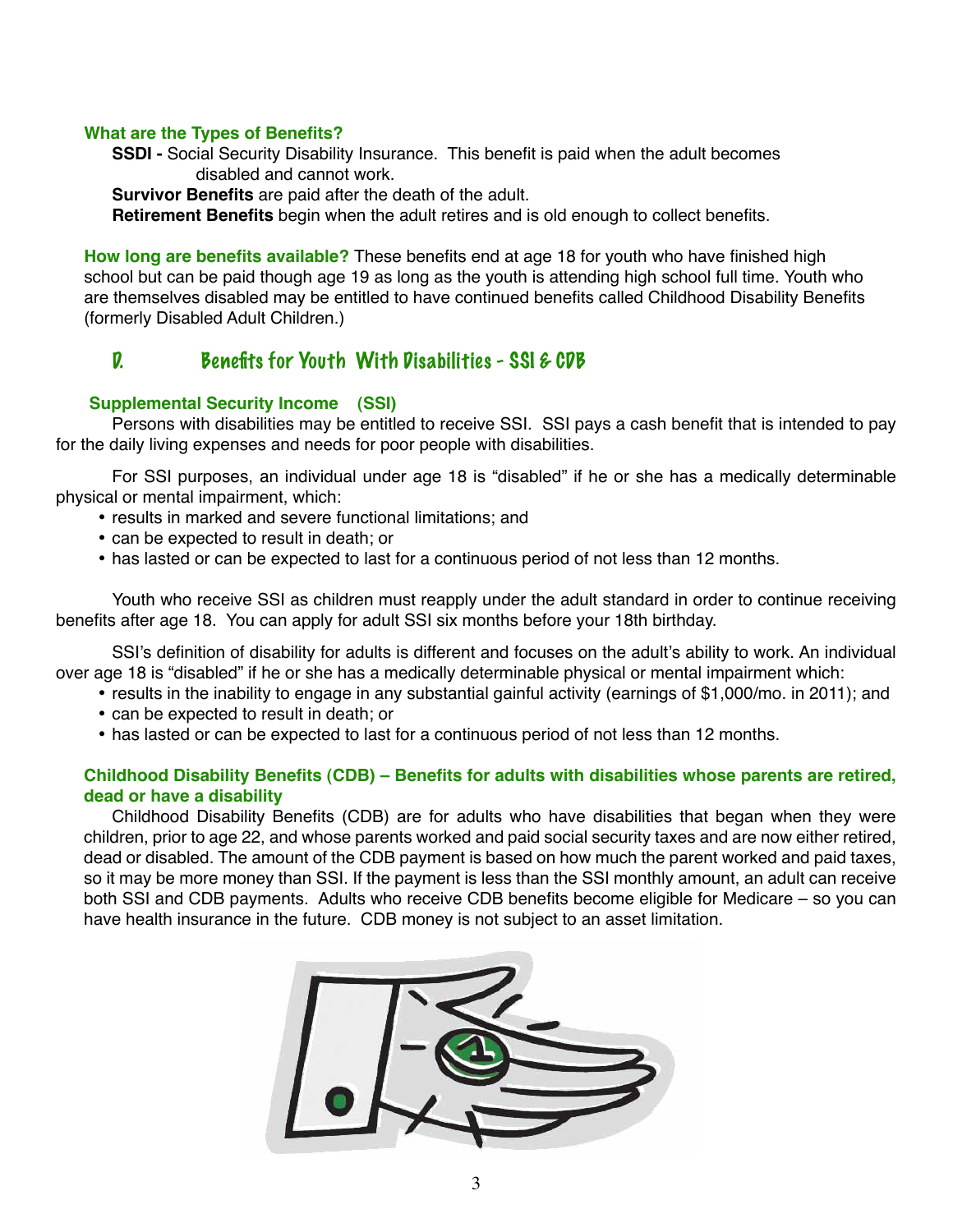## IV. Matched Savings: Individual Development Accounts (IDAs)

### A. What is an IDA?

An IDA is a special savings account for lower income people where savings deposits are "matched" with donations from government agencies or charities. IDA's are a tool to help you save money over 1 to 4 years for higher education, buying a home or car, or starting a business. IDA programs also provide education, workshops, and training to help you meet your savings goal and to help you succeed after you use your money.

#### B. What Are Matched Savings?

For each dollar a participant deposits into an IDA savings account, the participant receives an additional "matching" deposit. The matching deposit may be from one to four times the participant's deposit, depending on the particular IDA program. The most common match rate is \$2 for each \$1 deposited by the participant, or a 2:1 match. The matched amount is kept in a separate account until you withdraw your money to complete your IDA goal.



## C. How Does A Typical IDA Program Work?

Typically, a person interested in having an IDA account will work with staff of the particular IDA to determine if they are eligible and to complete the application process. The application usually includes an orientation meeting, a written application, and an interview. IDA sponsors partner with a financial institution (usually a bank) to keep the IDA accounts that hold participants' savings deposits and matching funds. The financial institution may also provide training and financial education for participants and contribute funds. Usually, participants and sponsors sign a savings plan agreement personalized for the individual participant's circumstances and goal. Then the savings account is opened and the participant makes periodic (weekly, every other week, or monthly) deposits. IDA programs tend to provide participants with lots of support and individual assistance. An individual IDA case manager is often assigned to each participant throughout the entire process.

## D. Who Is Eligible For An IDA?

Most IDA programs require that that you earn income from a job and that your household income falls below a certain maximum amount. Many programs also have net worth limits which means that you can't have too many other expensive things like a house or car.

## E. Does An IDA Affect SSI Benefits?

Only certain federally funded IDAs allow you to participate without losing SSI benefits. When you consider an IDA program, it is extremely important to find out if it is funded under the federal Assets For Independence Act (AFIA) or Temporary Assistance for Needy Families (TANF). Otherwise, participation could jeopardize your SSI benefits. SSI benefits cannot be used to make deposits into an IDA account. See page 10 for Youth With Disabilities for more information regarding saving money without losing SSI.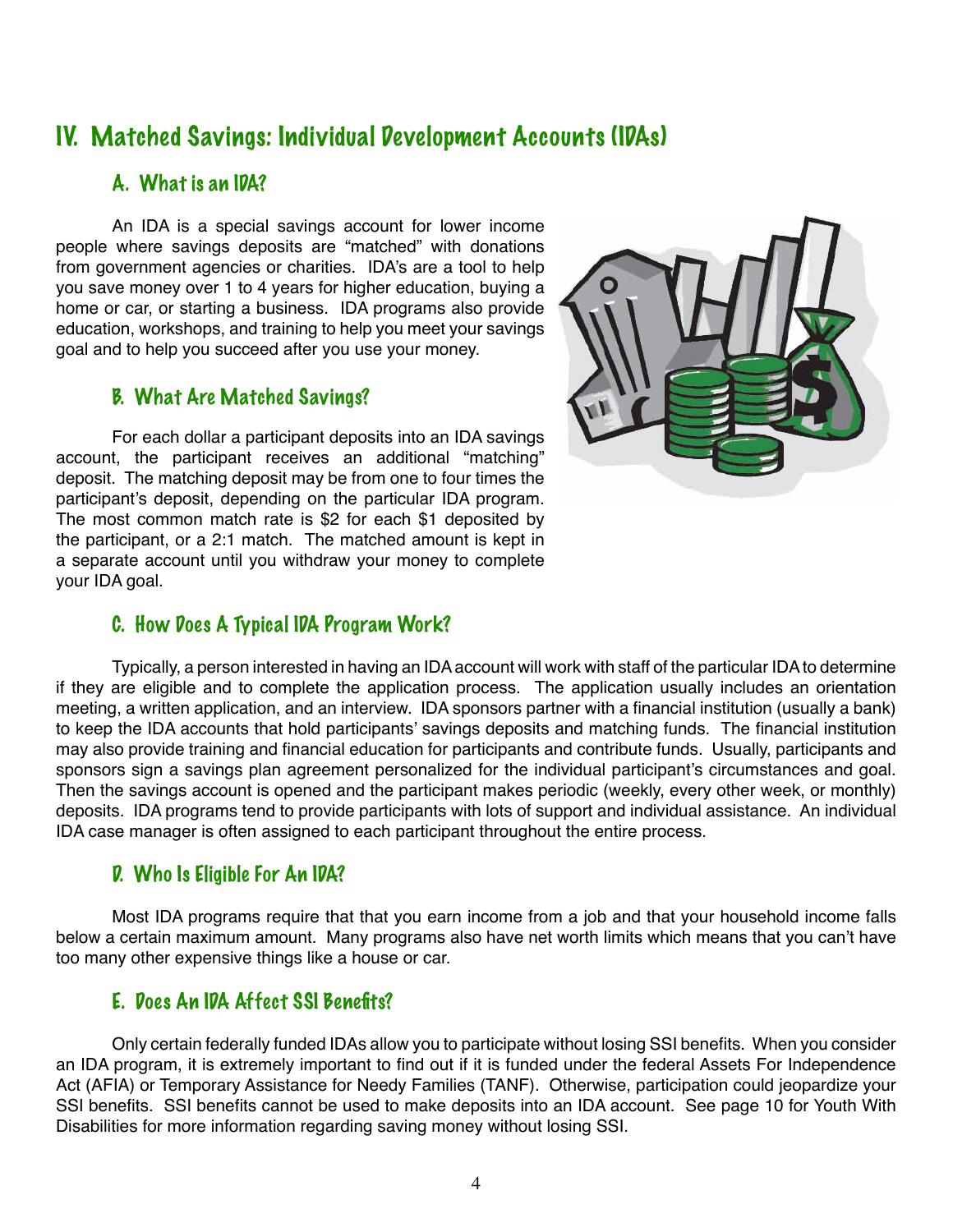#### F. Are There Any Other Requirements For An IDA?

IDA programs require a big commitment, but also provide valuable education and assistance in addition to matching funds. Participants must attend regular financial education classes, commit to a savings plan, and receive training geared to their specific savings goal such as home ownership. Participants are also often required to write an individual education, home ownership, or business plan once they reach their savings goal to help ensure future success.

#### G. Do I Have To Be Over 18 to Participate?

Not necessarily, although only a small percentage of IDA participants are under 18.

#### H. What Else Can I Use An IDA For?

A lot of IDA programs allow you to save only for your first home, for higher education, or to start or expand a small business. Some IDA programs allow savings toward other assets like a car, a computer, vocational school, a new home, or home repair.

#### I. How Long Does An IDA Last?

Most IDA programs allow the participant up to four years to save for their particular goal and purchase their asset (buy their home, car, computer, start their business, or enroll in higher education, or job training). Most programs also require that participants save for a minimum period of time before using their savings and matched funds.

#### J. What If I Have An Emergency?

IDA programs are designed for you to succeed and to support you when you have financial problems. When you cannot avoid a short-term detour from your savings plan, some IDAs allow you to take time off from your savings commitment or even withdraw savings (not matching funds) for an emergency. Careful attention is paid to creating a savings plan that you can achieve within your budget, so that most participants do not face early withdrawals.

#### K. How Do I find An IDA Program?

Your case manager should be able to help you find IDA programs you might be eligible for that meet your needs. A state by state directory of IDA programs can be found at www.idanetwork.org.

John wants to purchase a car. Friendly Bank offers an IDA for former foster youth. For every dollar that John saves, Friendly Bank will match with \$2.00. John needs \$4,000 to buy a used car.

| Month       | Money John<br>Saves | Money the<br><b>Bank Matches</b> | Total   |
|-------------|---------------------|----------------------------------|---------|
| Jan.        | \$100               | \$200                            | \$300   |
| Feb.        | \$100               | \$200                            | \$600   |
| March       | \$100               | \$200                            | \$900   |
| April       | \$100               | \$200                            | \$1,200 |
| May         | \$100               | \$200                            | \$1,500 |
| <b>June</b> | \$100               | \$200                            | \$1,800 |
| July        | \$100               | \$200                            | \$2,100 |
| Aug.        | \$100               | \$200                            | \$2,400 |
| Sept.       | \$100               | \$200                            | \$2,700 |
| Oct.        | \$100               | \$200                            | \$3,000 |
| Nov.        | \$100               | \$200                            | \$3,300 |
| Dec.        | \$100               | \$200                            | \$3,600 |
| Jan.        | \$100               | \$200                            | \$3,900 |

But if John stops making deposits before he reaches his goal, he will not get any money from Friendly Bank, but he can use his savings for any thing he wants

**EXAMPLE**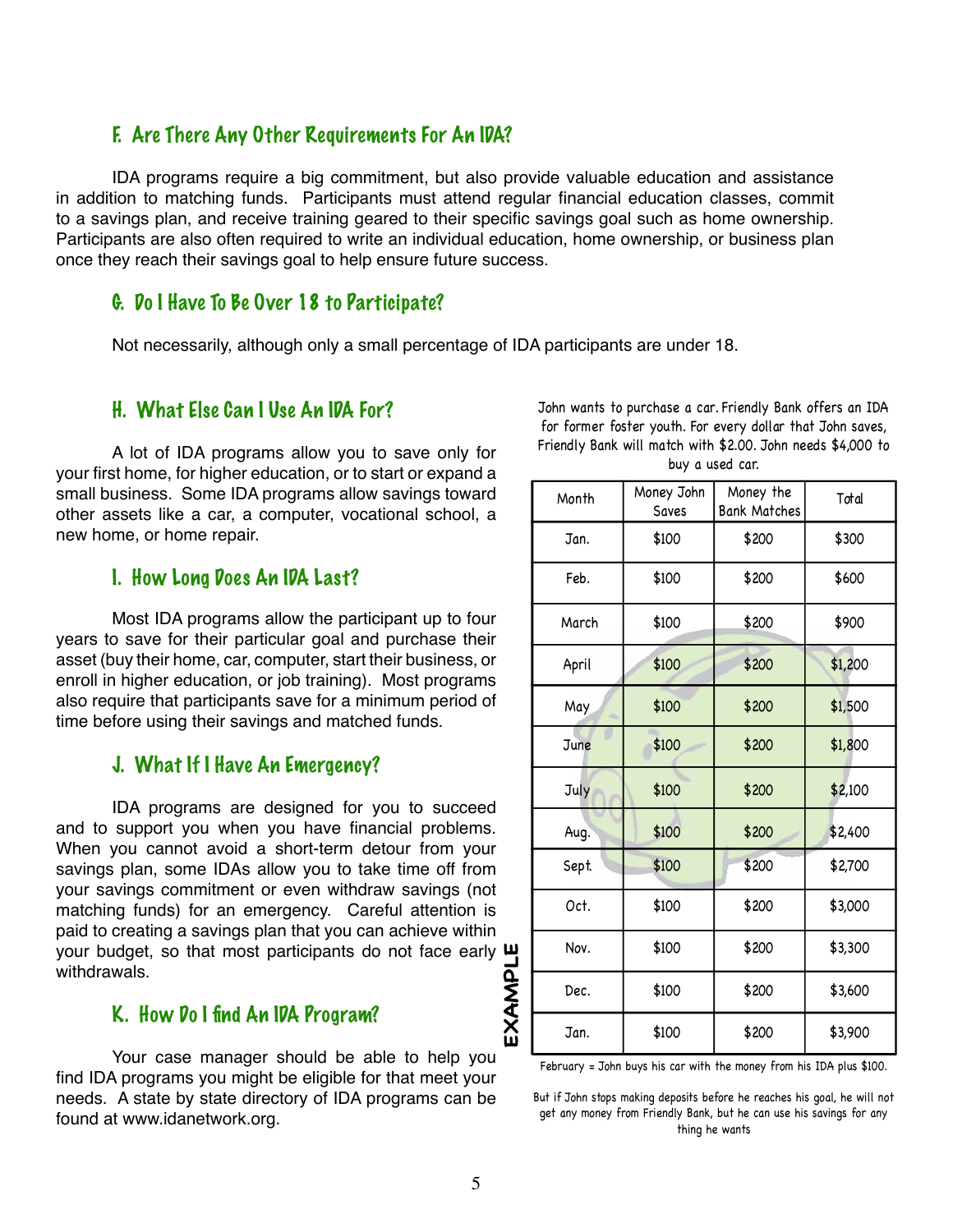# MONEY IN MASTER TRUST

## I. What Is a Master Trust?

## A. It's an Account Where the State/CBC Holds Money For Youth In Care

Many youth who are in the custody of the State receive government benefits or income from other sources. Most of the time, that money is put into an account called the Master Trust. The Master Trust is basically one big bank account with a list of how much money belongs to each youth (sub accounts).

## B. Where Does Master Trust Money Come From?

For many youth, the money in the Master Trust comes from SSI. But there are many other sources of income that also go into the Master Trust, such as: child support, veteran benefits, life insurance proceeds, and other Social Security benefits.

If you have money from Social Security in a Master Trust account, the State/CBC serves as the representative payee (often called rep payee). That means that they get the money directly from the federal government. It is possible to have your representative payee changed to a relative or close friend who cares about your well-being. If there is

This section discusses what's supposed to happen with money that the State is holding for you.

## •How much is in your account

## •When the State can take your money

## •How you can spend more of your money

another adult in your life who meets the criteria and is willing to receive and handle your money, that person may be able to be substituted as your representative payee.

While you do not have the right to select a representative payee – you can ask your case manager or the judge to ask the Social Security Administration to change your representative payee. **Be very careful** in recommending that someone be substituted as your representative payee. **Chose someone who is completely trustworthy – as that person will have access to your money.**

## II. How Do I Know How Much Money Is In the Account?

Ask your caseworker for information about your account. Your caseworker is required to inform you of purchases made with funds from your account. Any purchase of \$500 or more must also be reported to your guardian ad litem, your lawyer, and your parents if their rights have not been terminated. Fla. Admin Code 65C-17.003(1).

The State/CBC is supposed to prepare an "Accounting" at least every 3 months (4 times a year). An Accounting is a written report of how much money was in your account at the beginning of the time period, how much money was added, how much was taken out, and how much is left. It should also give information on what the money was used for.

Your caseworker must include a copy of the most recent quarterly accounting with each Judicial Review Social Study Report. The attorney for the state is supposed to make sure a copy of the report is in your court file. Fla. Admin. Code 65C-17.006. You should receive a copy of the Judicial Review Social Study Report that is supposed to be prepared twice a year.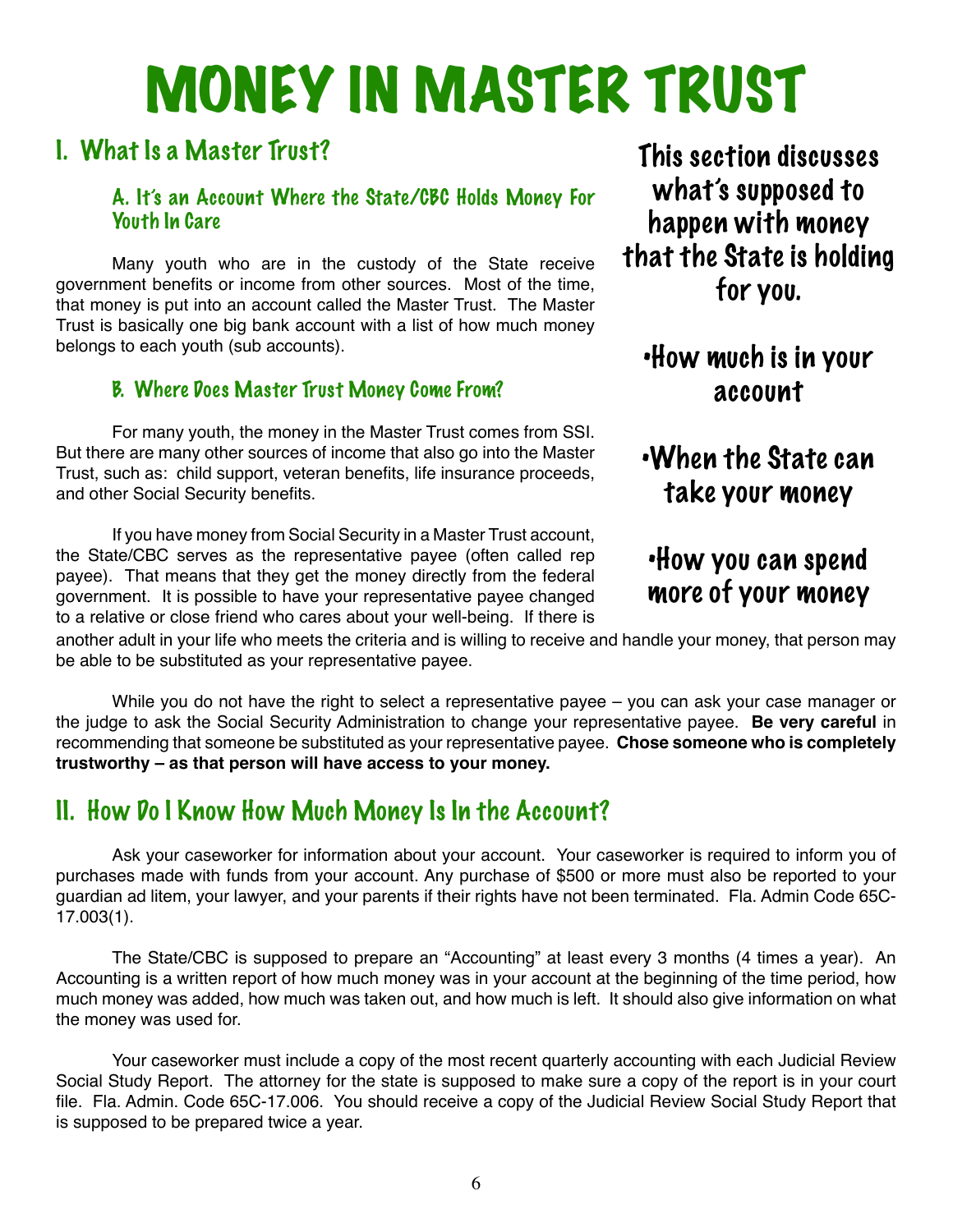**You have the right to review the records relating to your account. (CF-OP 175-59 8. J.) So, if you have not received an Accounting, you may ask your case manager to give you one. Case managers are responsible for keeping you and your family informed of the status of your account and options for using the money. (CF-OP 175-59 9.d)**

## III. How Is The Master Trust Money Supposed To Be Spent?

## A. Spending Should Be Planned to Meet Short and Long Term Needs

Your case manager is supposed to act as a "prudent parent" in budgeting for your day-to-day needs and your future needs. Your case manager should also talk to you about what you want, and is supposed to consider your "reasonable wishes." Your case manager should also talk to your foster parents or other caregivers about what you need.

Every youth with a Master Trust account is supposed to have a Master Trust Expenditure Plan. (CF-OP 175-59 9.a) A copy of the form for a plan is located in Appendix A. You should ask your case manager to show your Expenditure Plan.

Your caseworker is required to inform you of purchases made with funds from your account. Any purchase of \$500 or more must also be reported to your guardian ad litem, your lawyer and your parents if their rights have not been terminated. Fla. Admin Code 65C-17.003(1).

**and should be given to you if you move to a different residence. If your money was spent on an item that cannot be moved with you, then the foster parents are supposed to pay back the Master Trust Account with the fair market value of the item. Of course, your money can be saved for your future use as well. All items purchased with your money belong to you** 



## B. I Heard That There Was a  $62,000$  Limit On The Account. What does that Mean?

If You Get SSI, APD or other services that are "assetbased," then you cannot accumulate more than \$2,000 in assets without losing your right to future benefits. However, you might be able to put some money in a separate account (such as a PASS account) that will allow you to both save money and keep getting monthly benefits. See page 10 for an explanation on Saving Money without Losing Government **Benefits** 

If You Receive Services That Are Not Asset-Based (Such As SS Survivor Benefits or Childhood Disability Benefits): then you do not risk losing future benefits if you have more than \$2,000 limit on your account.

However, the amount of money in your account might affect your ability to obtain other need based government benefits. (For example, if you are a parent, you might not be eligible for Temporary Cash Assistance if you have too much money in your account).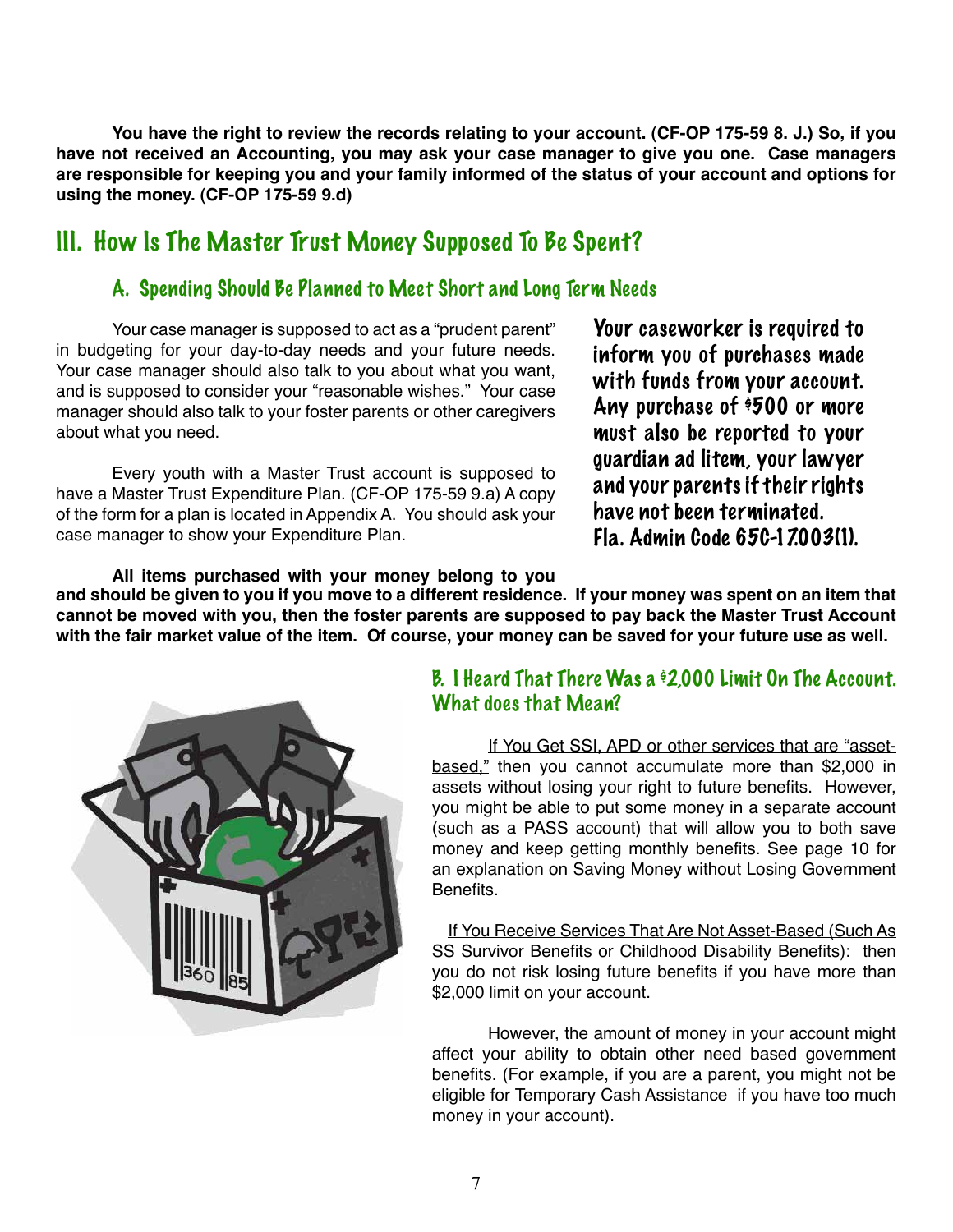## IV. Can the State Take My Money?

#### **Money held in the Master Trust belongs to the youth! (But...)**

#### A. The State has the Right to Take Some Money Out for Two Purposes.

First, it can take money out to pay itself "administrative fees" such as for bank charges under Florida Statute Section 402.17(6)(b). Second, the State may also take some of the money to pay for the "cost of care." Cost of care is the amount of money actually paid for residential services – that is payments to the foster home or group home for your room and board. Fla. Admin. Code 65C-17.002 (3)(a). When the state takes money for the cost of your care, the money is sent back to DCF's general fund for child welfare, it is not kept by the CBC.

**The State cannot take all the money you receive each month to cover the cost of care.** At a minimum, it must leave at least \$15 of "personal allowance." Fla. Admin. Code 65C-17.002 (9). Although you do not receive that \$15 each month, it is supposed to be used "to obtain clothing, recreational needs or activities, therapeutic equipment, transportation, and other



personal and comfort items. . . ." Fla. Admin. Code 65C-17.002 (9). You can ask for the amount set aside as your "personal allowance" to be increased using the "waiver process" described in Section IV. C. below.

#### B. Can They Just Take My Money Without Telling Me?

No, before "cost of care" is deducted from your Master Trust Account you are supposed to be provided with a notice. Then, **every time your case is set for a judicial review, the State/CBC is required to send a "NOTICE OF FEE ASSESSMENT AND RIGHTS OF FOSTER CHILD REGARDING GOVERNMENT BENEFITS."** The notice is supposed to go to: you, your guardian ad litem, your lawyer, your foster parents, your parents (if their rights were not terminated), your caseworker and the court. Legally, the failure to provide you notice before taking your money is a violation of your constitutional right to not have your property taken by the government without due process of law.

It is possible for some youth to have money paid back to them if they were never provided with notice of their right to seek a waiver or increase in allowance. If you are still in care or if you aged out of care within the last few years you can ask the CBC for information on your Master Trust Account. If you learn that there is or was an account in your name you can seek reimbursement for the past or waiver for the future. To get a reimbursement you will have to show that you met the criteria for the waiver – that is a good plan for how you would have spent the money. The law is not clear on how far back you can go, so you should try to get a lawyer to help you. The CBC should provide you with a list of lawyers in your area who are willing to represent current or former foster youth. Otherwise call your local Legal Aid program.

## C. Is There A Way I Can Use More Of My Own Money?

Get your caseworker, Guardian Ad Litem or lawyer to help you prepare an "APPLICATION FOR REVIEW OF ASSESSED FEE OR CHANGE IN ALLOWANCE" (also known as a "waiver"). This application is attached to the Notice of Fee Assessment that you are supposed to be provided at each judicial review. There is a copy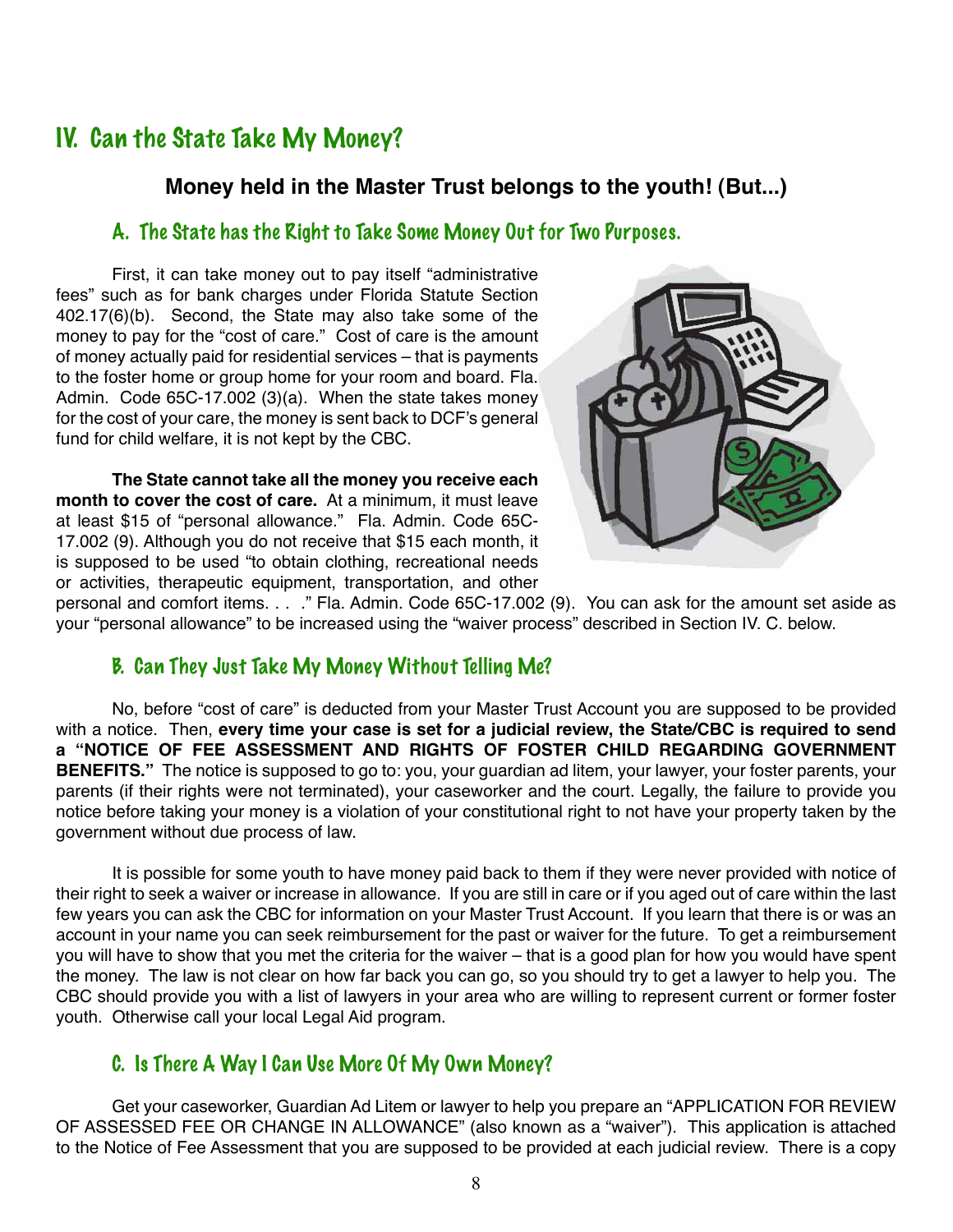in this booklet, and your caseworker can provide you one to fill out. You can use the Application to ask the State/ CBC not to take some or all of the cost of care from your Master Trust Account. [Florida Statute 402.33]. You can also use that form to request an increase in your "personal allowance." (described in Section IV. A. above). **A Copy of the Application starts on page 12, along with instructions as to how to fill out the Application.** 

Think carefully about your needs. Your application should describe what you plan to do with the money and why what you want is important. Do you need money for a one time expense (like contact lenses or band camp) or for a monthly amount (like music lessons, tutoring, or club membership). As you approach 18, how can you use the money to get ready to live on your own. A detailed explanation that shows you have a plan is more likely to be granted than a vague request.

A committee of at least 3 people will decide whether to approve your request. Fla. Admin Code 65C-17.005. When you submit your Application For Review of Assessed Fee or Change In Allowance, you should ask to meet with the Committee so that you can explain your circumstances.

If the Committee denies your request for a fee waiver or change of allowance you are entitled to file an appeal with the Division of Administrative Hearings. You are entitled to have a lawyer assist you with an appeal. The State/CBC is supposed to provide you with a list of lawyers who might be able to help you. Otherwise call your local Legal Aid program.

### D. I am Going to be 18 soon and My Caseworker Says that they are Sending My SSI Money Back to Social Security – Is That Right?

Sometimes DCF/CBCs send the Social Security money in your Master Trust Account back to the Social Security Administration after you turn 18. If they do that, then you have to ask Social Security to send the money back to you. (Call Social Security at 1-800-772-1213 to find out how to request the funds.) If you are capable of managing your own money, DCF/CBC can ask Social Security for prior approval to transfer the money to you when you turn 18. Ask your caseworker to start that process at least two months before you leave care. With regard to money that is not from Social Security, Florida law is very clear that the money must be promptly paid to the youth when they exit care – whether at age 18 or younger if adopted or placed in a relative's care. Fla. Stat. §402.17(7).

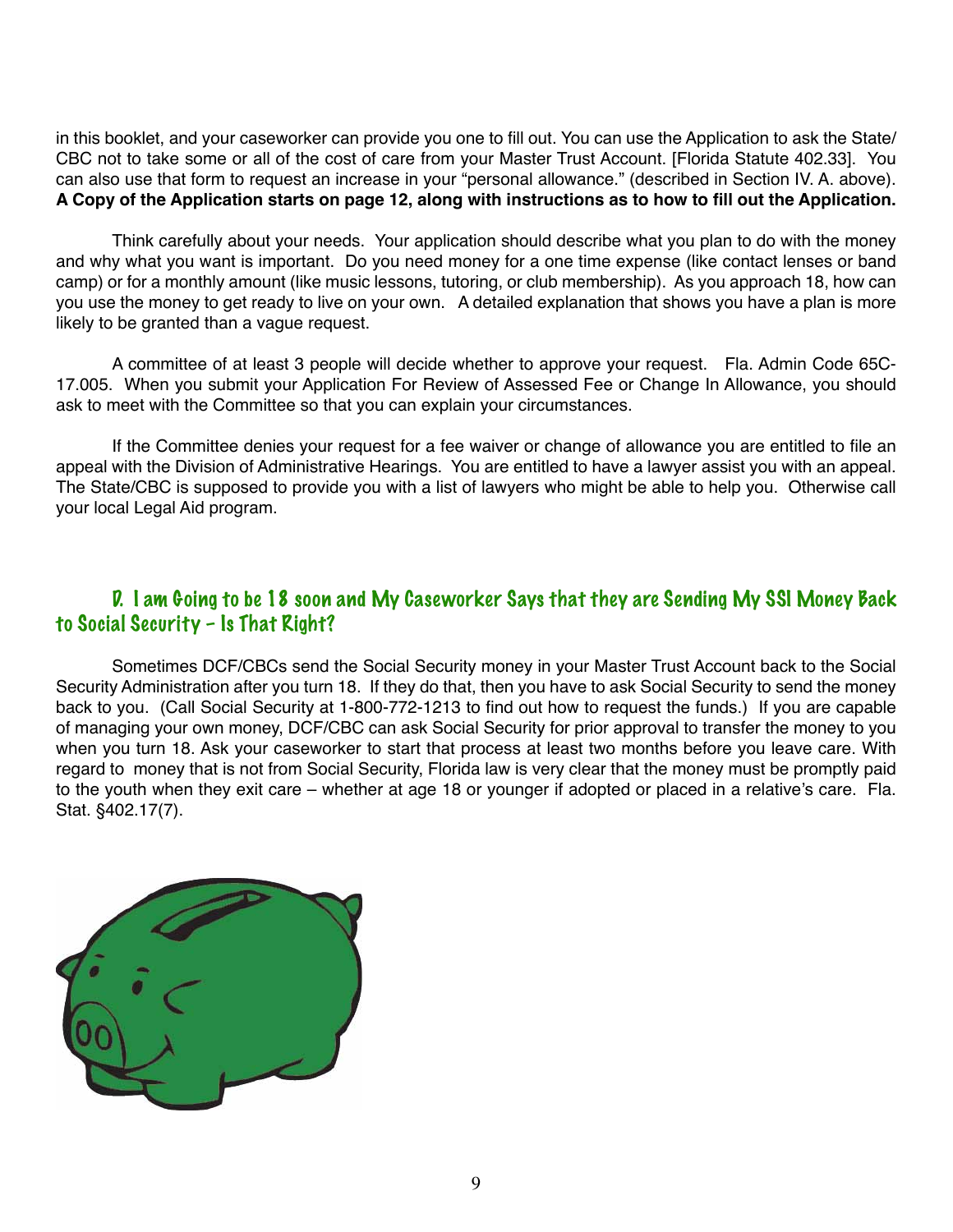## YOUTH WITH DISABILITIES

Some government benefits are provided only to people with low incomes and few assets. If you have more than \$2,000, the Social Security Administration will stop paying your SSI benefits. Youth also risk losing benefits from the Agency for Persons with Disabilities (APD) when their assets accumulate. Also, after you turn 18 your eligibility for Medicaid might stop if you have too much money. However, there are four ways to save your money yet continue to receive benefits: Student Earned Income Exclusion, a PASS plan, Special Needs Trust, and Pooled Trust.

## I. Student Earned Income Exclusion

Students who receive SSI, work and attend school do not have to count up to \$1,640 a month of their income. To qualify, you must either be attendng (at least):

- a. college or university 8 hours a week
- b. grades 7-12 for 12 hours a week
- c. an employment training course 12 hours a week

This section describes ways to save money without losing SSI, APD or other Asset-Based services.

## II. PASS Plans

PASS stands for Plan for Achieving Self Support. Money saved in a PASS account has to be used for something that will help you get a job that will pay enough to support yourself. For example it can be used for education, to purchase tools, or to purchase adaptive equipment such as a wheel chair van.

The Social Security Administration must approve a PASS plan before you can save up money that doesn't count for SSI purposes. You and your case manager, and someone with extra training on PASS plans should work together to write a plan that demonstrates your need, how you will use the money to support yourself, and gives a reasonable time table for accomplishing that goal. (For example, if you need to purchase tools for a trade that cost \$1,200 you could plan to save \$100 a month for a year.)



Something important to note: you cannot put your monthly SSI income in a PASS plan. But if your SSI money has accumulated in the Master Trust Account, you can put the assets in a PASS plan.You can also put money from other sources such as: money you earn at work, gifts, or other government benefits such as Social Security survivor benefits, Veteran benefits, and others.

## III. Special Needs Trust

A special needs trust might be appropriate for youth who receive a large sum of money and have a disability that will require expensive care and services. Money in a special needs trust does not count as an asset for purpose of government benefits, such as SSI and Medicaid. Depending on who created the trust and what money went into, the money left in the trust after the person with the disability dies may be sent to Medicaid for having provided medical benefits to the person with the disability during his/ her lifetime.

The money in a special needs trust can be used for only limited purposes.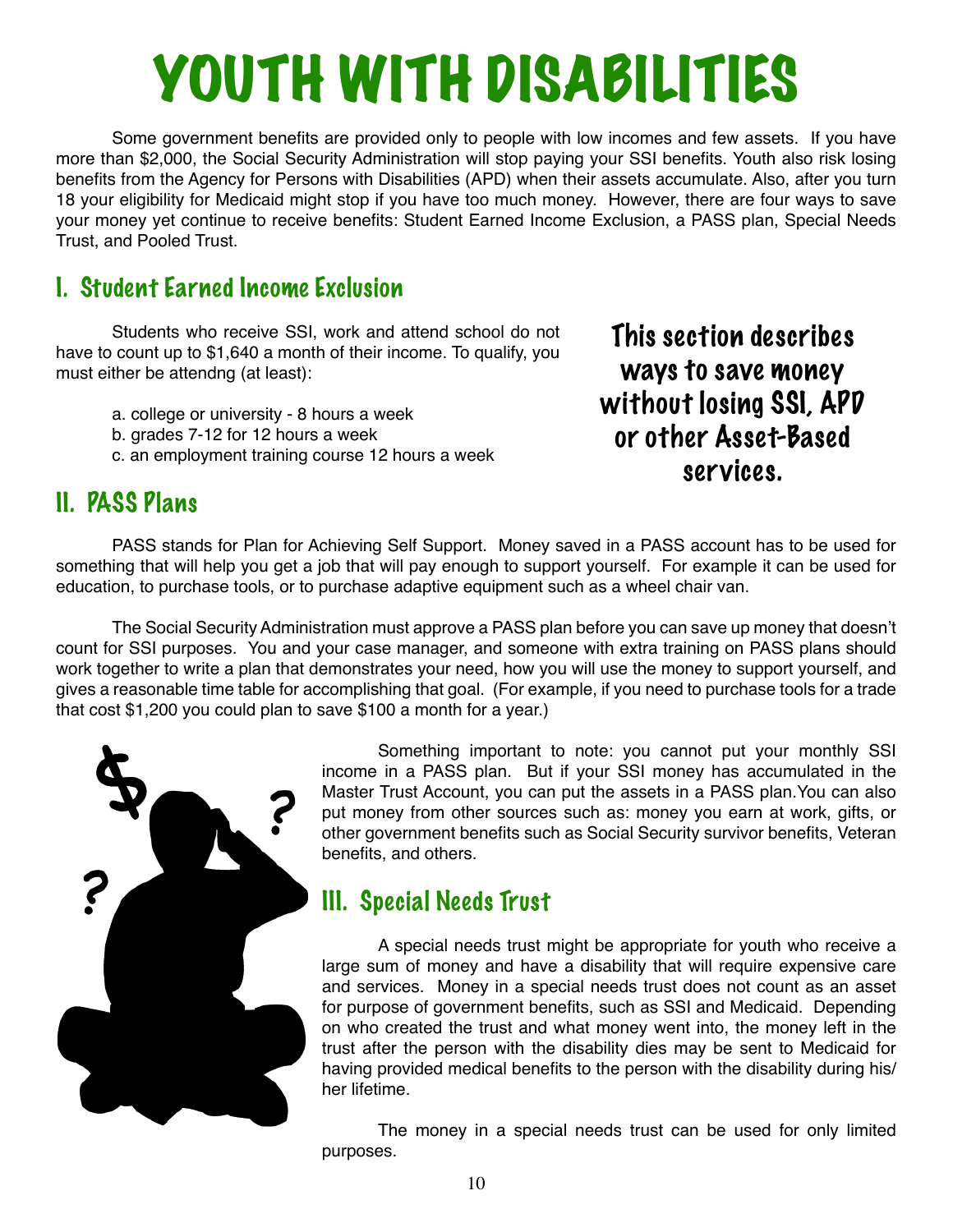Special needs trusts are very complicated legal documents. They should only be prepared by people with expertise in that area of law. A trustee must be designated to manage the trust. The trustee is responsible for investing the money and making payments for appropriate items or services for the person who the money is being held for (the beneficiary).

## IV. Nonprofit Pooled Income Trusts

A nonprofit pooled income special needs trust is run by a nonprofit organization that invests and manages money from many people. The manager keeps a separate account for each beneficiary. Upon the death of the disabled individual, the balance is either retained in the trust for the nonprofit association or paid back to Medicaid for having provided medical benefits.

The money in a pooled income trust can be used for only limited purposes

Nonprofit Pooled Income trusts are less expensive to establish than an individual Special Needs Trust and may make sense when the amount of money available to place in the trust is not very large.

## V. Individual Development Accounts

Certain federally funded IDA programs allow you to participate without jeopardizing your SSI benefits. An IDA is a special savings account where deposits you earn from a job are "matched" with deposits from government and charitable organizations. Money from an IDA account can be used to pay for higher education, buying a home, or starting a business. For more about IDAs see Section IV in Obtaining Money on page 4.

Money deposited in accounts under certain IDA programs that receive funding from the federal government under AIFA or TANF is not counted for SSI purposes. Money saved under other IDA programs can count as assets towards the SSI's \$2,000 limit and jeopardize your benefits. It is very important that you find out if a



specific IDA program is one exempt from the SSI asset limits. Otherwise, all of the money you deposit, including the matched funds, will count as assets for SSI purposes.

SSI income is not considered earned income which can be used towards an IDA account. Money saved in an IDA account generally must come from a job. An IDA can be part of a PASS plan to save for higher education or start a business.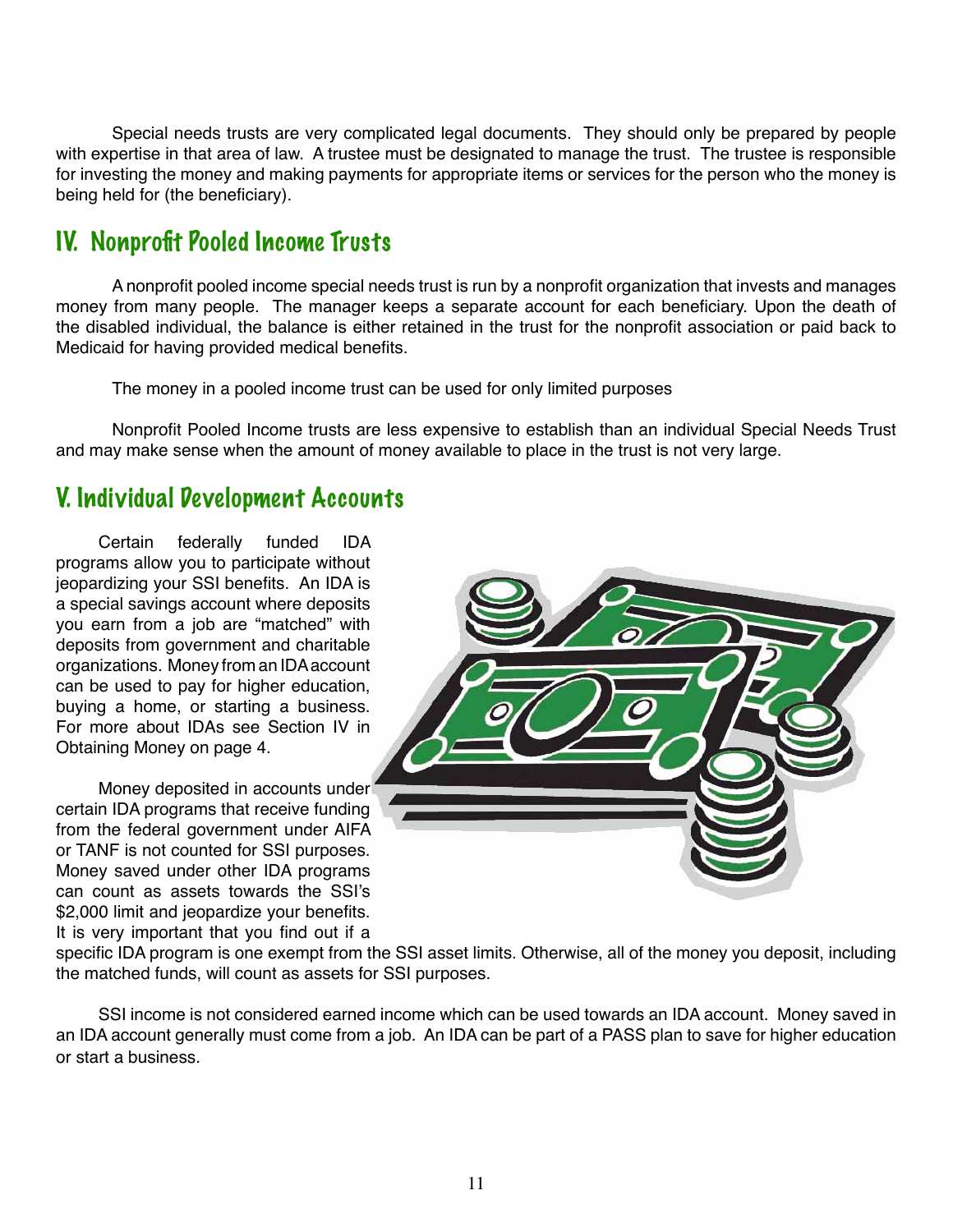

## **Appendix A MASTER TRUST EXPENDITURE PLAN**

| Client Name: 1988                                                                                                                                                                                                                                                                                                                                                                                                                                                                                                                                                                                                                                                                                     |                                                                                                                        |                                                                                                                                                                                                                                                                                                                                                                                                                                                                                                                                                                                                                                                                                                                                                                                                                                                                                                                       |
|-------------------------------------------------------------------------------------------------------------------------------------------------------------------------------------------------------------------------------------------------------------------------------------------------------------------------------------------------------------------------------------------------------------------------------------------------------------------------------------------------------------------------------------------------------------------------------------------------------------------------------------------------------------------------------------------------------|------------------------------------------------------------------------------------------------------------------------|-----------------------------------------------------------------------------------------------------------------------------------------------------------------------------------------------------------------------------------------------------------------------------------------------------------------------------------------------------------------------------------------------------------------------------------------------------------------------------------------------------------------------------------------------------------------------------------------------------------------------------------------------------------------------------------------------------------------------------------------------------------------------------------------------------------------------------------------------------------------------------------------------------------------------|
| SSN: _________________________                                                                                                                                                                                                                                                                                                                                                                                                                                                                                                                                                                                                                                                                        |                                                                                                                        |                                                                                                                                                                                                                                                                                                                                                                                                                                                                                                                                                                                                                                                                                                                                                                                                                                                                                                                       |
| $\text{DOB:}\qquad \qquad \overbrace{\qquad \qquad }$                                                                                                                                                                                                                                                                                                                                                                                                                                                                                                                                                                                                                                                 |                                                                                                                        |                                                                                                                                                                                                                                                                                                                                                                                                                                                                                                                                                                                                                                                                                                                                                                                                                                                                                                                       |
| Trust Balance as of <u>Date</u>                                                                                                                                                                                                                                                                                                                                                                                                                                                                                                                                                                                                                                                                       | $=$ \$                                                                                                                 |                                                                                                                                                                                                                                                                                                                                                                                                                                                                                                                                                                                                                                                                                                                                                                                                                                                                                                                       |
| Monthly Accumulation: $X3 = $$                                                                                                                                                                                                                                                                                                                                                                                                                                                                                                                                                                                                                                                                        |                                                                                                                        |                                                                                                                                                                                                                                                                                                                                                                                                                                                                                                                                                                                                                                                                                                                                                                                                                                                                                                                       |
| Total excess for upcoming 3 months: \$                                                                                                                                                                                                                                                                                                                                                                                                                                                                                                                                                                                                                                                                |                                                                                                                        |                                                                                                                                                                                                                                                                                                                                                                                                                                                                                                                                                                                                                                                                                                                                                                                                                                                                                                                       |
| <b>CHILD'S SPECIAL NEEDS:</b>                                                                                                                                                                                                                                                                                                                                                                                                                                                                                                                                                                                                                                                                         |                                                                                                                        |                                                                                                                                                                                                                                                                                                                                                                                                                                                                                                                                                                                                                                                                                                                                                                                                                                                                                                                       |
| Medical: experimental and the contract of the contract of the contract of the contract of the contract of the contract of the contract of the contract of the contract of the contract of the contract of the contract of the<br>Mental: experimental contract to the contract of the contract of the contract of the contract of the contract of the contract of the contract of the contract of the contract of the contract of the contract of the contract<br>Educational: <u>Contractor Communications</u> and Contractor Contractor Contractor Contractor Contractor Contractor Contractor Contractor Contractor Contractor Contractor Contractor Contractor Contractor Contractor Contractor C |                                                                                                                        |                                                                                                                                                                                                                                                                                                                                                                                                                                                                                                                                                                                                                                                                                                                                                                                                                                                                                                                       |
| PASS plan in effect: Ves No<br>PASS plan appropriate for child: $\Box$ Yes $\Box$ No                                                                                                                                                                                                                                                                                                                                                                                                                                                                                                                                                                                                                  |                                                                                                                        |                                                                                                                                                                                                                                                                                                                                                                                                                                                                                                                                                                                                                                                                                                                                                                                                                                                                                                                       |
| PLAN TO MEET NEEDS OF CHILD (FORMAL OR INFORMAL)                                                                                                                                                                                                                                                                                                                                                                                                                                                                                                                                                                                                                                                      | <u> La componenta de la componenta de la componenta de la componenta de la componenta de la componenta de la compo</u> | $\frac{1}{2}$<br>$\frac{1}{2}$<br>$\frac{1}{2}$<br>$\frac{1}{\sqrt{1-\frac{1}{2}}}\frac{1}{\sqrt{1-\frac{1}{2}}}\frac{1}{\sqrt{1-\frac{1}{2}}}\frac{1}{\sqrt{1-\frac{1}{2}}}\frac{1}{\sqrt{1-\frac{1}{2}}}\frac{1}{\sqrt{1-\frac{1}{2}}}\frac{1}{\sqrt{1-\frac{1}{2}}}\frac{1}{\sqrt{1-\frac{1}{2}}}\frac{1}{\sqrt{1-\frac{1}{2}}}\frac{1}{\sqrt{1-\frac{1}{2}}}\frac{1}{\sqrt{1-\frac{1}{2}}}\frac{1}{\sqrt{1-\frac{1}{2}}}\frac{1}{\sqrt{1-\frac{1}{2}}}\frac{1}{\sqrt{1-\frac{$<br>$\frac{1}{\sqrt{1-\frac{1}{2}}}\frac{1}{\sqrt{1-\frac{1}{2}}}\frac{1}{\sqrt{1-\frac{1}{2}}}\frac{1}{\sqrt{1-\frac{1}{2}}}\frac{1}{\sqrt{1-\frac{1}{2}}}\frac{1}{\sqrt{1-\frac{1}{2}}}\frac{1}{\sqrt{1-\frac{1}{2}}}\frac{1}{\sqrt{1-\frac{1}{2}}}\frac{1}{\sqrt{1-\frac{1}{2}}}\frac{1}{\sqrt{1-\frac{1}{2}}}\frac{1}{\sqrt{1-\frac{1}{2}}}\frac{1}{\sqrt{1-\frac{1}{2}}}\frac{1}{\sqrt{1-\frac{1}{2}}}\frac{1}{\sqrt{1-\frac{$ |
|                                                                                                                                                                                                                                                                                                                                                                                                                                                                                                                                                                                                                                                                                                       | \$                                                                                                                     | $\sim$                                                                                                                                                                                                                                                                                                                                                                                                                                                                                                                                                                                                                                                                                                                                                                                                                                                                                                                |
| Date Plan Prepared:                                                                                                                                                                                                                                                                                                                                                                                                                                                                                                                                                                                                                                                                                   |                                                                                                                        |                                                                                                                                                                                                                                                                                                                                                                                                                                                                                                                                                                                                                                                                                                                                                                                                                                                                                                                       |
| Counselor's Signature<br>Date                                                                                                                                                                                                                                                                                                                                                                                                                                                                                                                                                                                                                                                                         | Supervisor's Signature                                                                                                 | Date                                                                                                                                                                                                                                                                                                                                                                                                                                                                                                                                                                                                                                                                                                                                                                                                                                                                                                                  |
| District/Region Administration designee                                                                                                                                                                                                                                                                                                                                                                                                                                                                                                                                                                                                                                                               | Date                                                                                                                   |                                                                                                                                                                                                                                                                                                                                                                                                                                                                                                                                                                                                                                                                                                                                                                                                                                                                                                                       |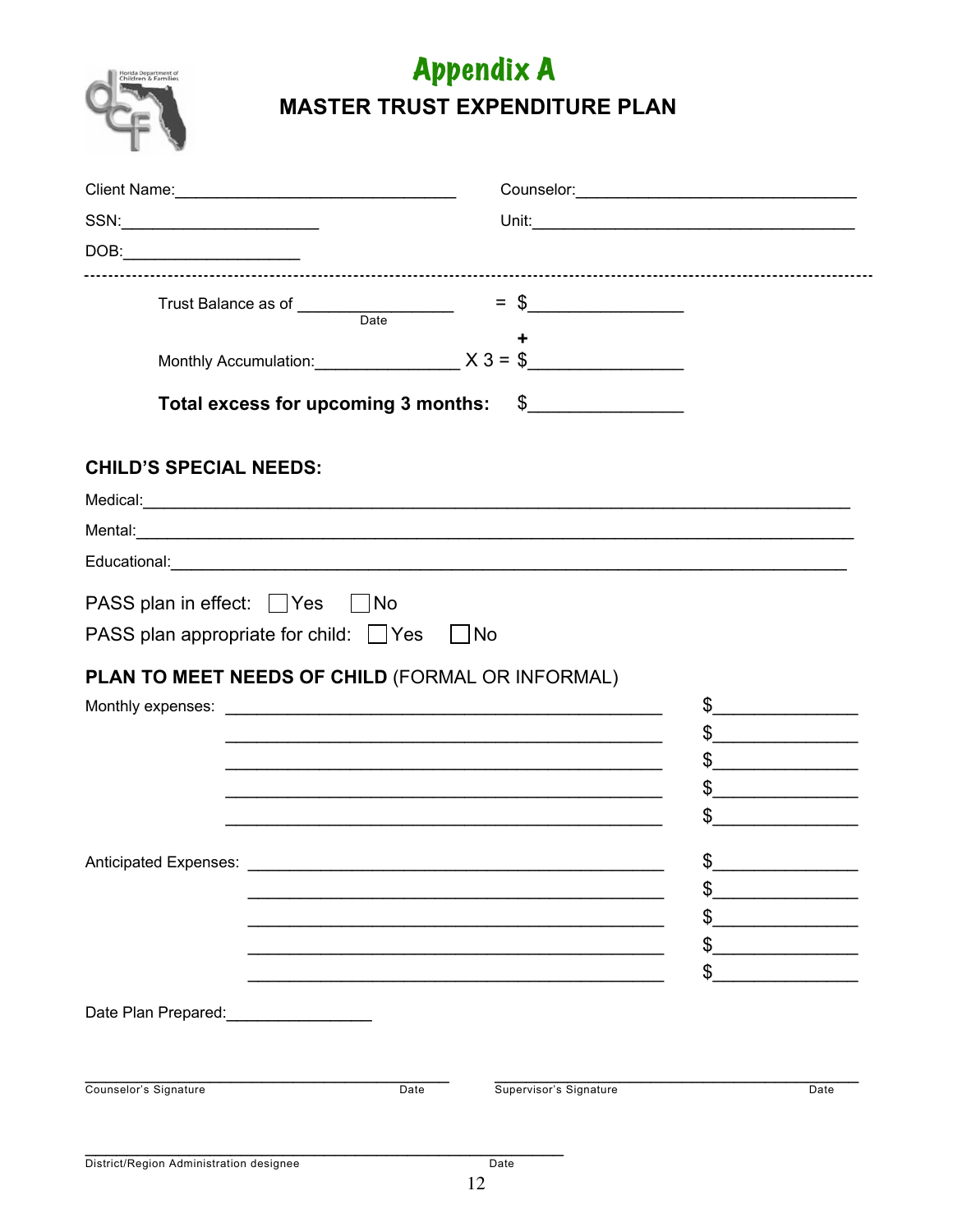## Appendix B Review of assessed fee or change in allowance - Q & A

#### 1. What are Assessed Fees and what is a Waiver?

Assessed fees are the amount of money that the State/CBC deducts from your Master Trust subaccount to pay itself for the cost of care (room and board payments) that it pays to your foster parent or group home each month.

If you can show that you need some or all of that money for a good purpose, you can ask the State to "waive" the fee assessment. If they agree, that means that they will stop paying themselves back so that the money is available for you to use. You can get them to reduce the amount they take every month, ask for a specific amount to be waived, or ask for the monthly allowance to be increased.

#### 2. What is a Change in "Allowance"?

The rules use the word "allowance" to mean three different things. A "foster care allowance" is the money that foster parents receive for your clothes, incidentals and money to give you as a cash allowance The cash allowance you receive each month from your foster parent or group home is the second kind of allowance. This form talks about the third kind of allowance, "personal allowance."

"Personal allowance" is defined in FAC 65C- $17.002$  (9) – as an amount of money set aside in your master trust account for your personal needs. That money is set aside before the cost of care is deducted. The personal allowance cannot be less than \$15 a month and it is available for your use at all times. That means if your cost of care is more expensive than the money you

get every month, at least \$15 will be saved in the master trust for you every month.

#### 3. Reasons for Asking to Keep More Money

As you get ready to fill out the form you should think carefully about what you need to use the money for. Your request will not be granted if you don't have a good reason. Here are examples of some reasons that might support your request.

- You are a parent  $-$  so you need the money to support your child.
- You have a hobby or talent that you need financial assistance to develop, for example private music or sports lessons, summer camps, or special equipment.
- You will "age out" of foster care and need to have money saved to pay rent and utility deposits and furnish an apartment.
- You need tutoring to catch up on some subjects or to prepare for special examinations.
- You want to attend a special class trip.
- You have a disability and need equipment or services not covered by Medicaid or the school. For some of these items, you might just need

one lump sum, for others (music lessons for example) you might need an additional amount of money every month. If you are close to turning 18 and do not have any money set aside, then you might need a lot of money every month.

You will need to provide your reason in writing. for why you want the money. The more details you can provide, the better.

## Appendix C

Application for Review of Assessed Fee or Change in Allowance (CF Form 285D)

This is the form that you must use to ask the State/CBC to let you keep more money You can ask for three different things:

- 1. Request for monthly re-assessment to a lower amount for a specific period of time.
- 2. Request for "one time" credit of \$
- 3. Request for change in allowance from \$\_\_ per month to \$\_\_\_

A monthly re-assessment may be used for different reasons. First, if the current assessment is more than your actual cost of care, you should have it re-assessed to the actual amount. (For example if they are deducting the board rate for a therapeutic home, but you don't live there anymore.) Second, you should ask for a reassessment if you need access to a large sum of money every month -- for example to take care of a child. Third if you need to save money for 2 or more months to purchase an expensive item, such furniture or to pay deposits before you turn 18.

Ask for a one-time credit is when you want to purchase a specific item or service that you cannot save for.

Ask for a change in allowance if there is a specific amount you need every month, such as music lessons or tutoring. It is also an appropriate way to save money for a larger purchase, or to have cash on hand when you turn 18. The term allowance used here does not mean the pocket money you get every month; rather it is the money that stays in the account when your cost of care is deducted.

#### Certification and Affidavit of Understanding

The purpose of this form is to swear that the information you provide is true and that you will spend the money on what you said in the application. If you ask for a fee waiver you will have to provide receipts showing how you spent the money within 30 days of receiving it.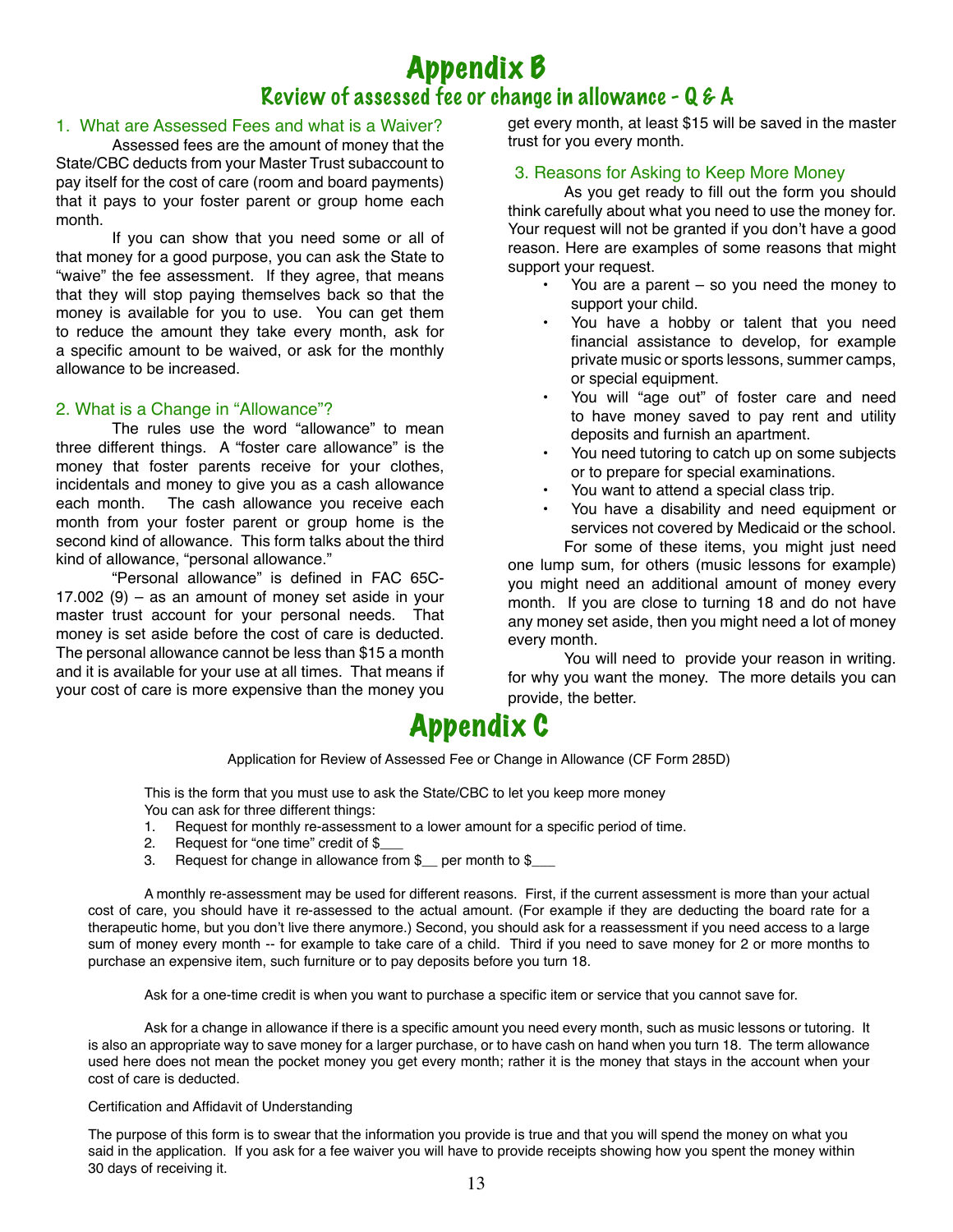

PART A: To be filled out by client or other person requesting review on behalf of the client.

### **APPLICATION FOR REVIEW OF ASSESSED FEE OR CHANGE IN ALLOWANCE**

| Date of application:<br><u> </u>                                                        |                           |
|-----------------------------------------------------------------------------------------|---------------------------|
|                                                                                         | Program: Program.         |
|                                                                                         |                           |
|                                                                                         |                           |
| Address and phone number of requester, if different than client:                        |                           |
|                                                                                         |                           |
|                                                                                         |                           |
|                                                                                         |                           |
| Account number (if known): ____________________________                                 | Date entered foster care: |
| Type of request:                                                                        |                           |
| Request for monthly re-assessment to \$___________. Period of time:_______________      |                           |
| Request for "one time" credit of \$                                                     |                           |
| Request for change in allowance from $\frac{1}{2}$ per month to $\frac{1}{2}$ per month |                           |

Reason for request (attach relevant documentation, including copy of PASS, PASS-ND, Independent Living or other case plan; requester must sign attached Certification and Affidavit of Understanding which verifies that the requester has not misrepresented facts; that requester, on behalf of the client, will spend any amount provided by the department as a fee waiver, or ensure that such amount approved as an increased allowance is spent on the goods or services requested; that requester will provide receipts or other documentation as proof of purchase; that requester understands that any fee waiver or change in allowance is subject to availability of funding; and that information obtained by requester during this proceeding is subject to confidentiality laws):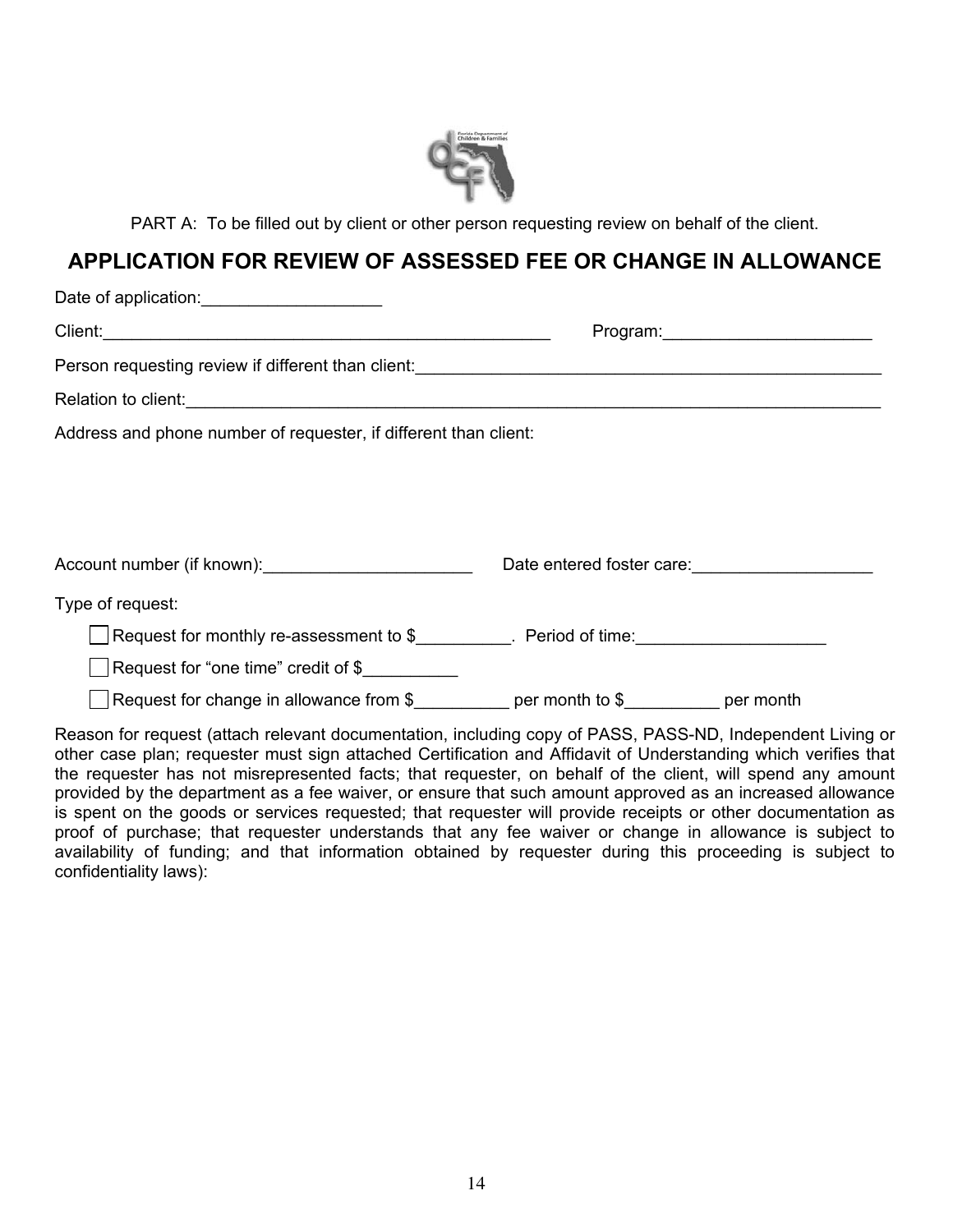

## **CERTIFICATION AND AFFIDAVIT OF UNDERSTANDING**

 I, \_\_\_\_\_\_\_\_\_\_\_\_\_\_\_\_\_\_\_\_\_\_\_\_\_\_\_\_\_\_\_\_\_\_\_\_\_\_\_\_\_\_\_\_\_\_, hereby certify that the information which I have provided in applying for a fee waiver or a change in the foster care or personal allowance on behalf of \_\_\_\_\_\_\_\_\_\_\_\_\_\_\_\_\_\_\_\_\_\_\_\_\_\_\_\_\_\_\_\_\_\_\_\_\_\_\_\_\_\_\_\_\_\_\_, is accurate and true to the best of my knowledge.

I also certify that the money which is being requested as a fee waiver or a change in the foster care or personal allowance will be spent on the goods and services listed in the "Reason for request" on page 1 of the Application. Finally, when this application is a request for fee waiver, and not for a change in the foster care or personal allowance, I certify that I will provide receipts to the Chair of the Fee Review Committee for the purchase of the goods or services listed within 30 days of receiving the total sum of the approved fee waiver amount or be liable for repayment of the full amount to the department. I understand that any fee waiver or a change in the foster care or personal allowance is subject to availability of funding.

 I, \_\_\_\_\_\_\_\_\_\_\_\_\_\_\_\_\_\_\_\_\_\_\_\_\_\_\_\_\_\_\_\_\_\_\_\_\_\_\_\_\_\_\_\_\_\_, further understand that I am required by applicable state and federal laws and regulations to hold this information confidential and cannot release any confidential information to any person or entity not entitled by law to receive it. I understand that I may be guilty or a misdemeanor of the second degree and liable to civil suit if I violate that confidentiality.

Date:\_\_\_\_\_\_\_\_\_\_\_\_\_\_\_\_\_\_\_\_\_ \_\_\_\_\_\_\_\_\_\_\_\_\_\_\_\_\_\_\_\_\_\_\_\_\_\_\_\_\_\_\_\_\_\_\_\_\_\_\_\_\_\_

**Signature** 

Witness:\_\_\_\_\_\_\_\_\_\_\_\_\_\_\_\_\_\_\_\_\_\_\_\_\_\_\_\_\_\_\_\_\_\_\_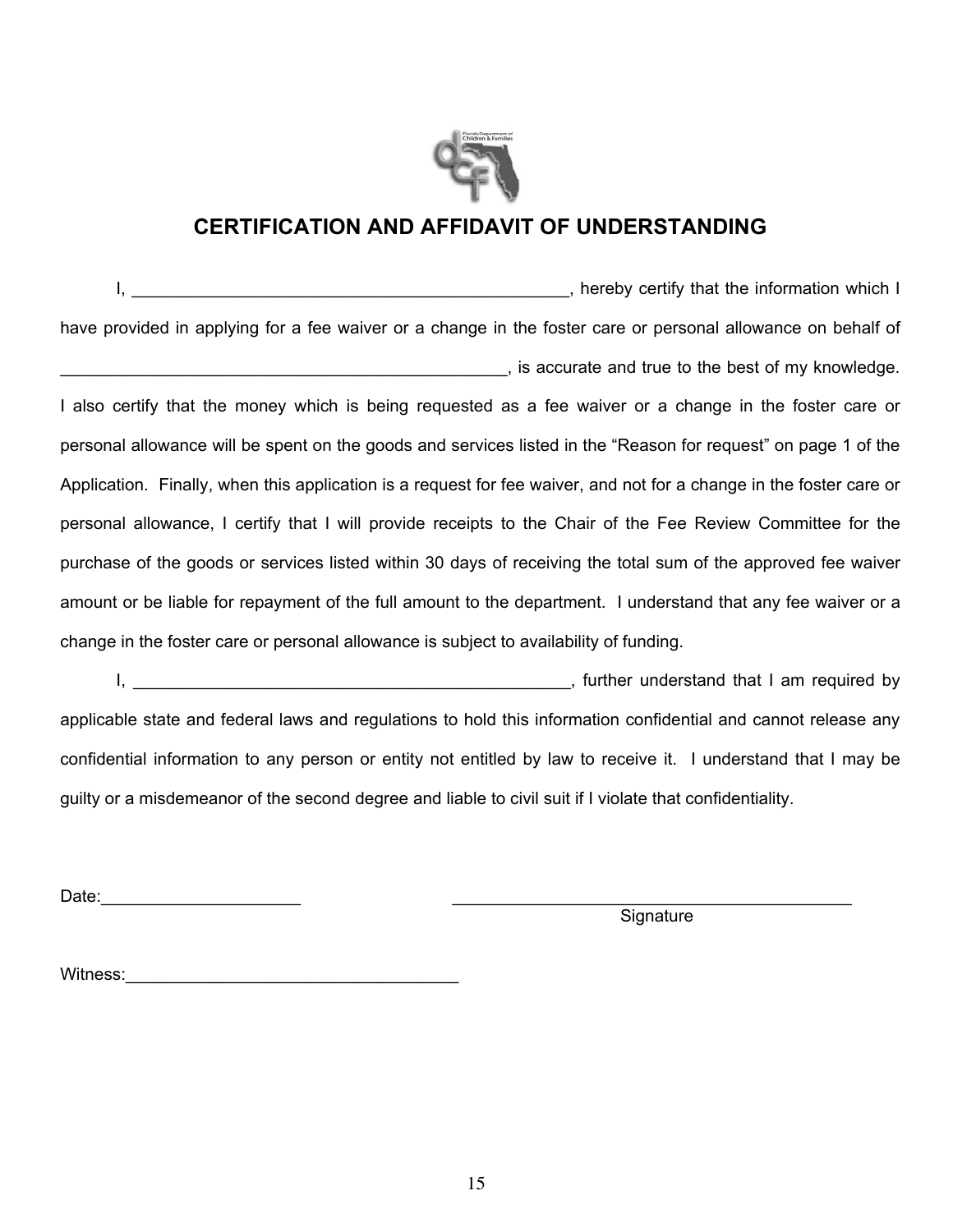## Appendix D

#### CHECKLIST TO REVIEW WITH CASE WORKER

#### I. Allowance

 How much do you currently get? How often do you get it? Is allowance withheld and why? Have you asked for chores or other ways to earn money at home? Does your caregiver provide you money for specific uses if you ask for it?

#### II. Bank Account

Do you have a bank account? If so, do you have access to it? Is there someone you trust to open an account with you? If you are 16, when can you take a financial management class so you can open a bank account? Are there any local banks or credit unions that have special accounts for youth in state care? Are there any Individual Development Accounts available for you?

#### III. Work

 If you currently work, what happens to your money? If you want to work, are there any reasons why you cannot obtain a job? Do you need help finding a job or getting transportation to work?

#### IV. Money in Master Trust

 Do you have an open Master Trust account? How much is in it? What is the source of the money in the account? How is the money being spent? Ask for a list of all transactions. Is there another trusted adult that you want to become the representative payee to receive your benefit check?

#### V. Spending Plan

 Ask for a copy of your written spending plan. If there is none, then ask to create one Be prepared to suggest items or services you would like to purchase or save for.

#### VI. Asset Development (Saving Money without Losing Government Benefits)

If you get SSI and you are working ask for help finding out about PASS plans. Ask whether there are any IDA programs that you are eligible for.